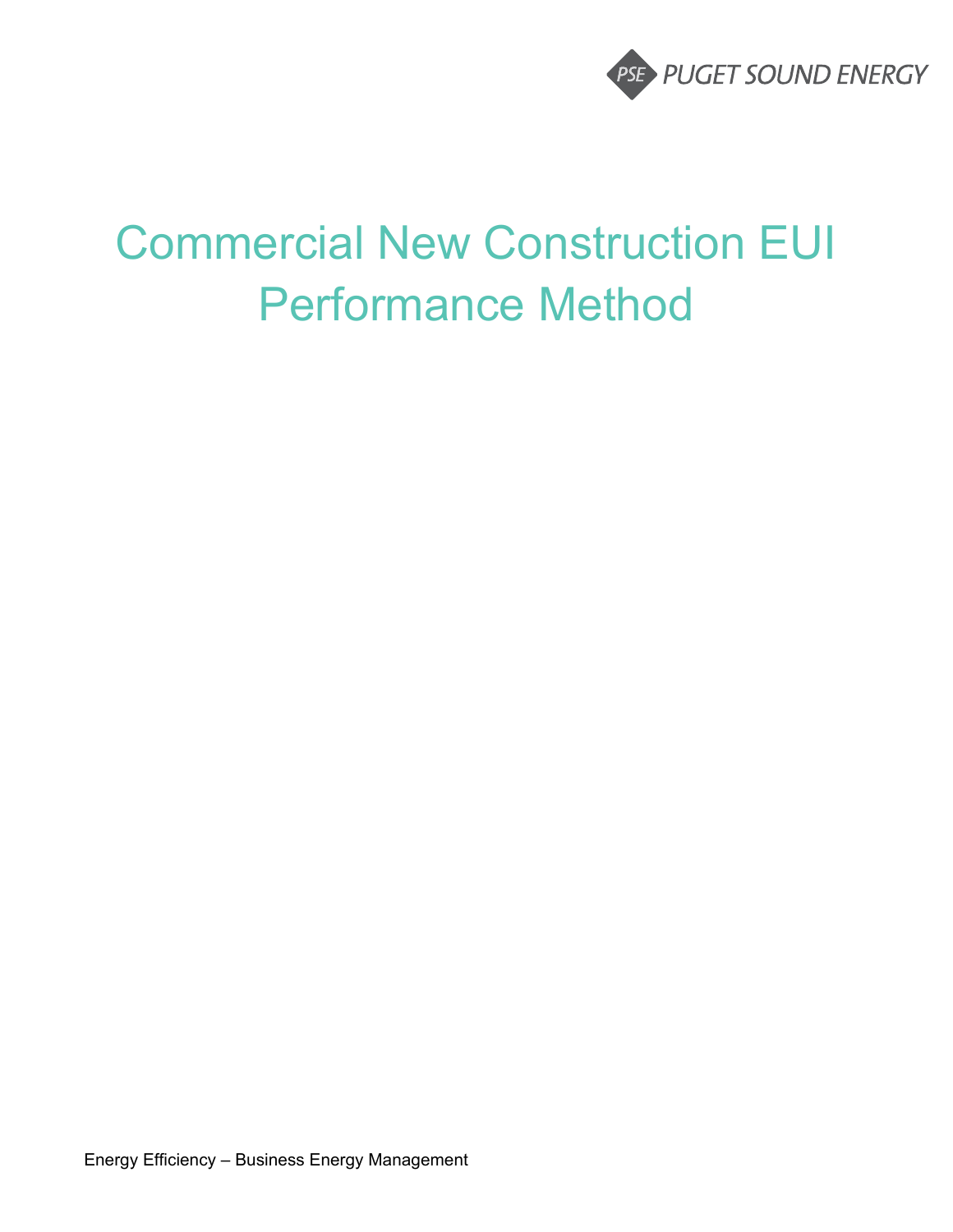## I. Summary

The PSE CNC EUI Performance Method is a new approach for claiming savings that uses an EUI as a baseline and one year of metered data to determine savings. This approach is designed to realize the following benefits:

- More equitable for all participants to have the same baseline for a specific building type
- Time and money saved for the customer not having to create a baseline energy model only for utility incentives
- Grants based on actual performance incentivizes good building operation
- Increased participation due to lesser barrier to participate
- No size requirements opens the program to smaller buildings

## II. Incentive Structure

#### a. Overview

-Base Savings: The base savings assumes the building will save 5% of the established baseline usage. The grant amount associated with 5% savings will be paid at \$0.40/kWh and \$6/therm once construction is complete. This base savings will be subtracted from the total performance period savings to ensure savings are not double counted.

-Performance Savings: The minimum required savings beyond the baseline EUI is 10% of the total building usage. The incentive level will remain constant at \$0.40/kWh and \$6/therm. Grant values associated with 75% savings will be written on the grant agreement, however, *the grant amount will be adjusted to actual performance and will most likely decrease.* If the total building savings is over 10% but one fuel type has a negative savings, the grant amount associated with the negative savings will be subtracted from the total grant amount. The building's metered consumption will be weather normalized by PSE using standard engineering practices. This consumption does not take renewables or onsite generation into account. Energy efficiency grants can only fund efficiency measures, not renewable energy, so the actual building consumption will be used in the calculations.

#### b. Baselines

The baseline EUIs will be equal to the new construction targets set by the Department of Commerce for HB1257. The Department of Commerce first determined targets for existing buildings depending on building type. They decided that new construction targets should be 85% of the existing building targets to appropriately represent the energy code. The baselines are in kBTU/sq-ft, so to translate that into kWh/sq-ft and therm/sq-ft, the ratios in CBSA 2019 were used. If heating and DHW energy source data were available they were used to determine the electric-gas split. The baseline EUIs are listed in the table in Attachment A. If a site includes a parking garage, the garage square footage should be *excluded* from the gross square footage for the EUI calculation. The garage yearly lighting usage will be subtracted from the performance period usage to account for the square footage adjustment.

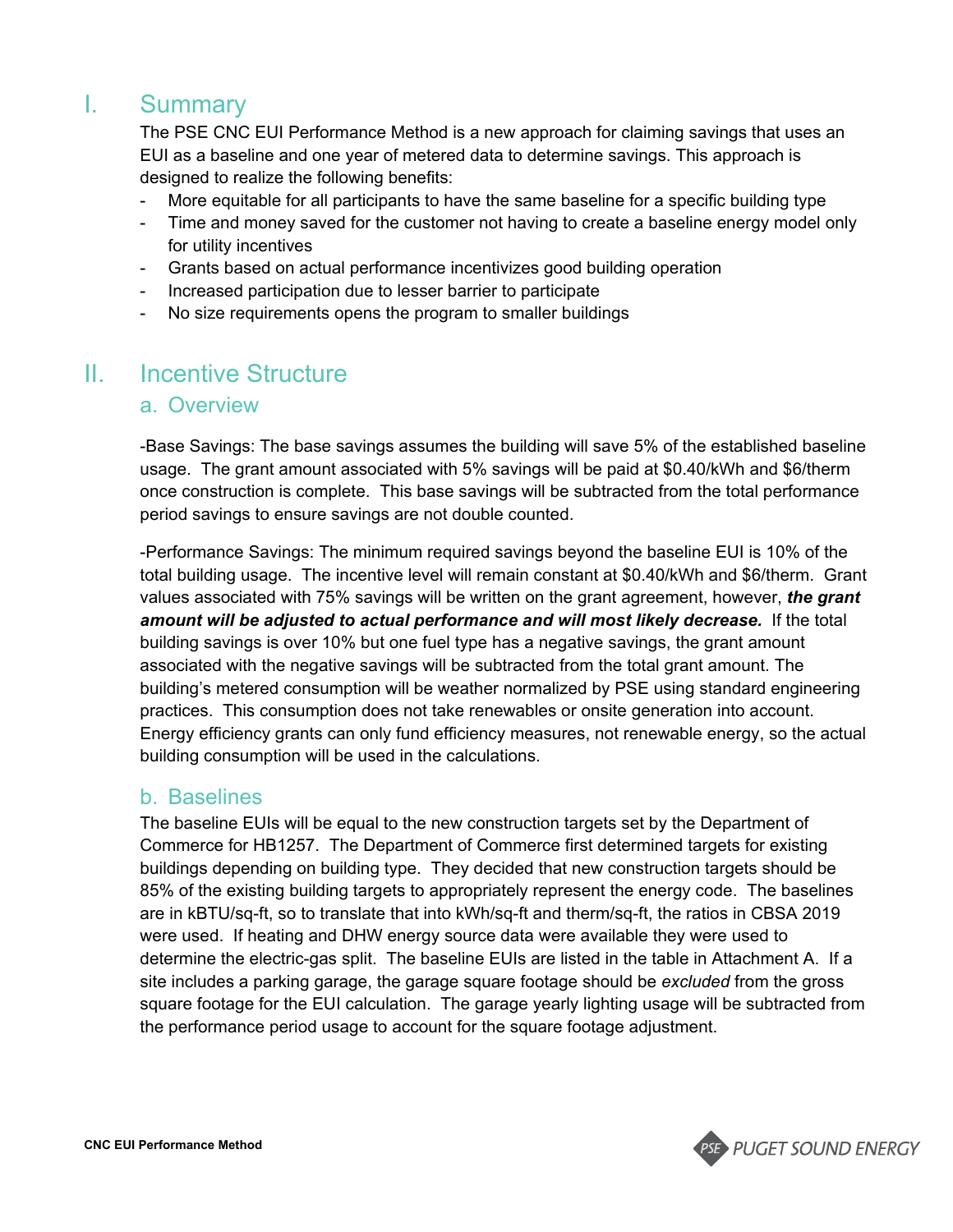#### c. Eligibility

Any PSE electric or gas commercial customer with a building type included in the baseline EUI list is eligible for this program. To be consistent with the Whole Building Analysis program, customers who are in design or construction are eligible to apply for this program.

### III. Process

- Required Customer Submissions Pre-Construction
	- o Custom Grants Application
	- o Building Use Type and Gross Square Footage (excluding parking garage SF)
		- If mixed use, provide square footage for each building use type
	- o Narrative of Proposed Energy Efficiency Measures and Related Building Plans
	- o Estimated EUI if Available
- Required Customer Submissions for Payment
	- o Base Savings:
		- Invoice showing total cost to confirm grant amount does not exceed project cost
		- **U** Verification items listed in the Grant Agreement to ensure proposed efficiency measures were installed (i.e. spec sheets, photos, trend data, start-up reports)
		- Confirmation of final building type and final gross square footage (building plans encouraged)
		- **Payee W9**
	- o Performance Savings:
		- Date of Certificate of Occupancy
		- Confirmation from customer that the building was at least 75% occupied during the performance period
		- Start date of performance period (within 12 months of date of Certificate of Occupancy)
		- **Any irregularities that need to be accounted for (equipment failures, tenant** changes, parking garage lighting, etc.)

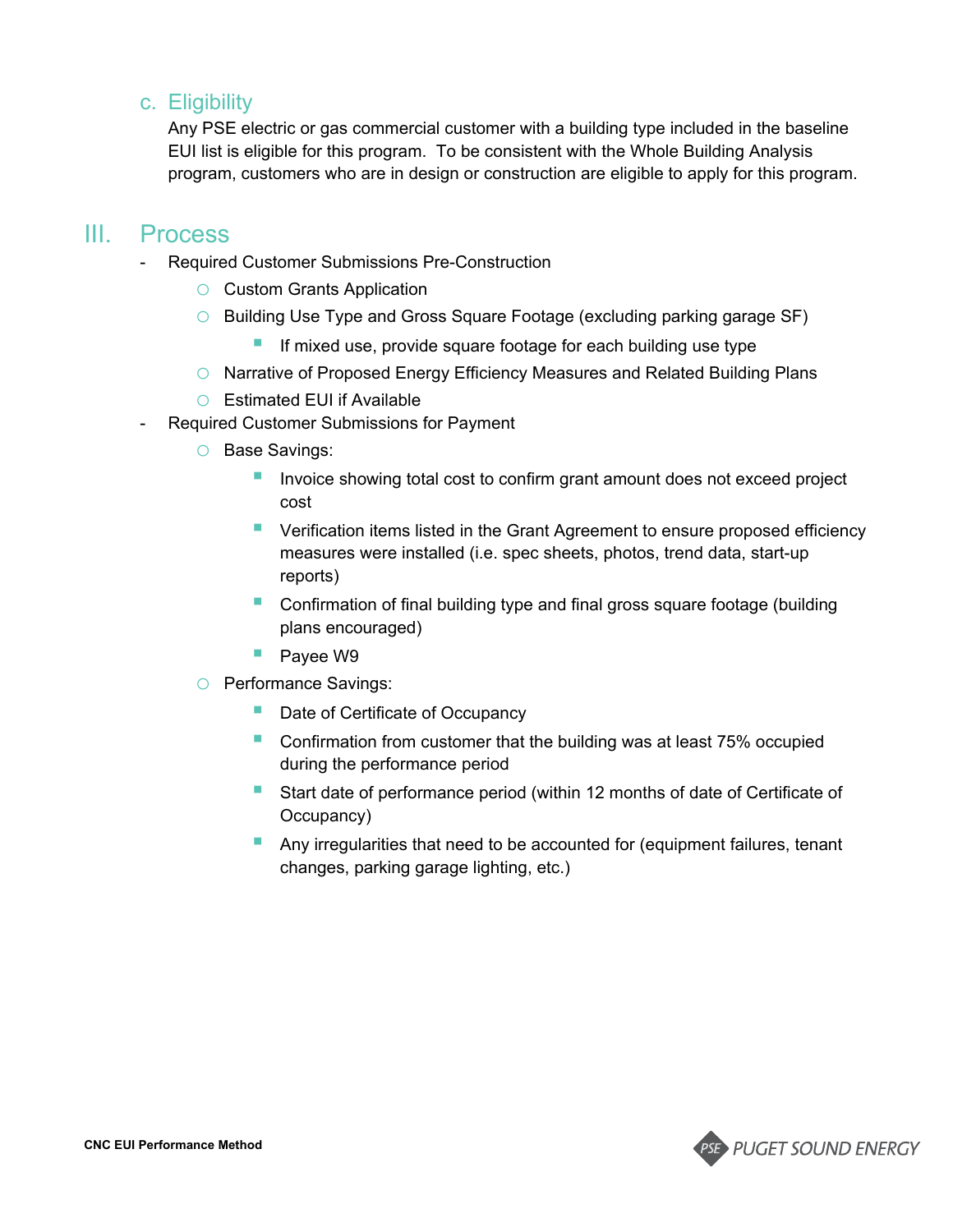# Attachment A: HB1257 New Construction Baseline EUIs

| Category            | <b>Building Type</b>                  | EUI (kBTU/sf)   |
|---------------------|---------------------------------------|-----------------|
| Assembly            | Entertainment/Culture                 | 57              |
| Assembly            | <b>Other Public Assembly</b>          | $\overline{47}$ |
| Assembly            | Recreation                            | 62              |
| Assembly            | Religious Worship                     | 33              |
| Assembly            | Social/Meeting                        | 43              |
| College             | College/University                    | $\overline{87}$ |
| Education (K-12)    | Elementary/Middle School              | $\overline{42}$ |
| Education (K-12)    | <b>High School</b>                    | $\overline{41}$ |
| Education (K-12)    | <b>Other Classroom Education</b>      | $\overline{42}$ |
| Education (K-12)    | Preschool/Daycare                     | $\overline{50}$ |
| Grocery             | <b>Wholesale Club</b>                 | $\overline{58}$ |
| Grocery             | Grocery/Food Market                   | 162             |
| Hospital            | Hospital/Inpatient Care               | 167             |
| Institution         | <b>Fire/Police Station</b>            | 55              |
| Institution         | Courthouse                            | 86              |
| Institution         | <b>Transportation Station</b>         | 47              |
| Institution         | Library                               | 48              |
| Institution         | Other Public Order and Safety         | $\overline{56}$ |
| Institution         | Post Office/Postal Center             | 43              |
| Lodging             | Dorm/Fraternity/Sorority              | $\overline{75}$ |
| Lodging             | Hotel                                 | $\overline{58}$ |
| Lodging             | Motel or Inn                          | 63              |
| Lodging             | Multifamily                           | $\overline{27}$ |
| Lodging             | <b>Nursing Home/Assisted Living</b>   | 66              |
| Lodging             | Prison                                | 86              |
| Lodging             | Other Lodging                         | 60              |
| Office              | <b>Admin/Professional Office</b>      | $\overline{54}$ |
| Office              | <b>Bank/Other Financial</b>           | $\overline{59}$ |
| Office              | Government Office                     | $\overline{56}$ |
| Office              | Veterinary                            | 77              |
| Office              | Other Office                          | $\overline{56}$ |
| Other               | Laboratory                            | 201             |
| <b>Other Health</b> | <b>Clinic/Other Outpatient Health</b> | 77              |
| <b>Other Health</b> | Medical Office (Diagnostic)           | $\overline{51}$ |
| <b>Other Health</b> | Medical Office (Nondiagnostic)        | $\overline{77}$ |
| Restaurant/Bar      | Convenience w/Gas Station             | 207             |
| Restaurant/Bar      | Fast Food                             | 363             |
| Restaurant/Bar      | Restaurant/Cafeteria/Bar              | 307             |
| Retail              | <b>Enclosed Mall</b>                  | 49              |
| Retail              | <b>Other Retail</b>                   | 47              |
| Retail              | <b>Other Service</b>                  | 56              |
| Retail              | Repair Shop                           | $\overline{31}$ |
| Retail              | <b>Retail Store</b>                   | 58              |
| Retail              | <b>Strip Shopping Mall</b>            | 47              |
| Retail              | Vehicle Dealership/Showroom           | 50              |
| Retail              | Vehicle Service/Repair Shop           | $\overline{51}$ |
| Retail              | Technology/Science Service            | 56              |
| Retail              | Vehicle Storage/Maintenance           | 35              |
| Warehouse           | <b>Distribution/Shipping Center</b>   | 31              |
| Warehouse           | Nonrefrigerated Warehouse             | $\overline{31}$ |
| Warehouse           | Refrigerated Warehouse                | 103             |